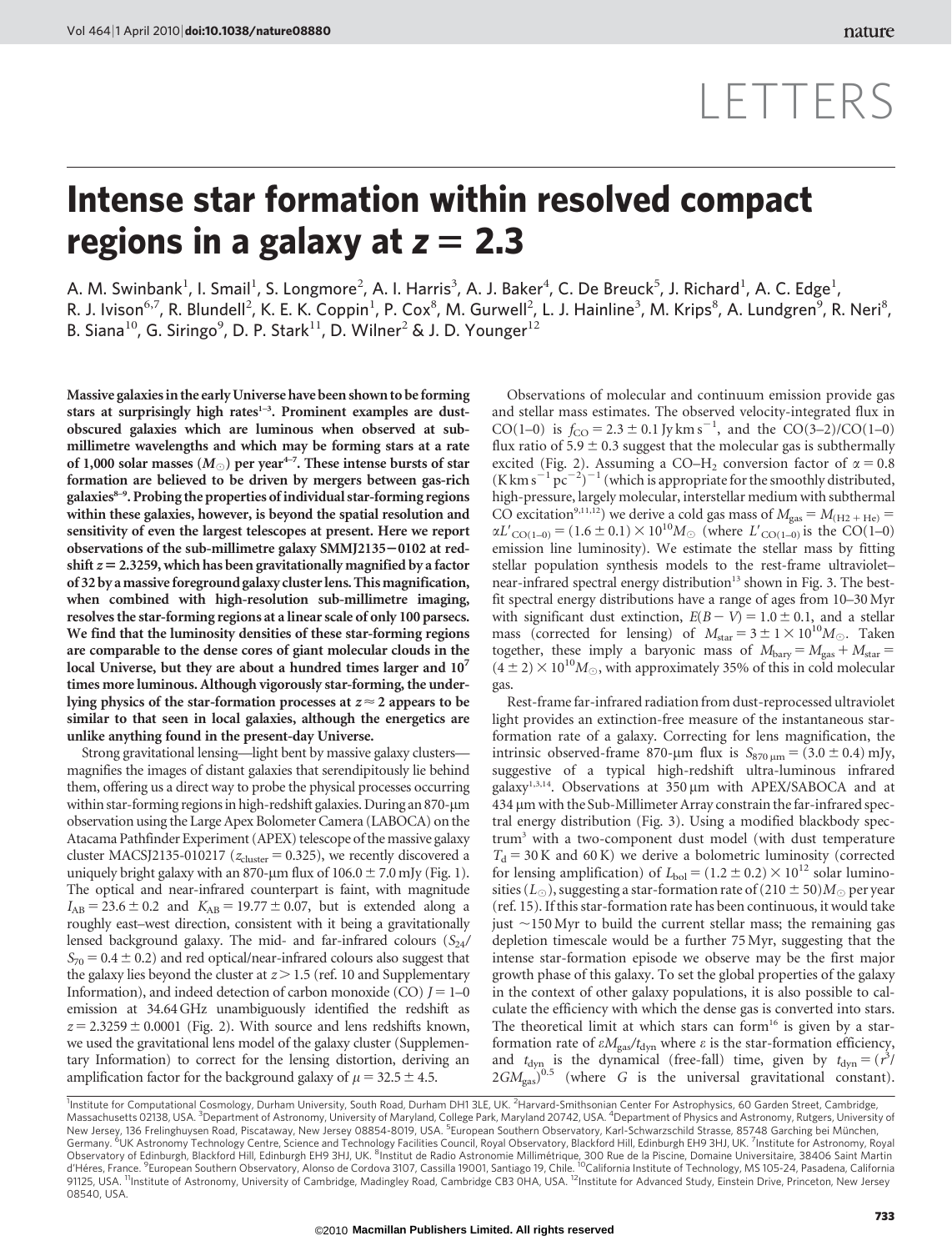

Adopting  $r = 1.5$  kpc, the star-formation efficiency is  $\varepsilon \approx 0.02$ , which is consistent with that derived for local ultra-luminous infrared galaxies<sup>17</sup> and archetypal high-redshift sub-millimetre galaxies<sup>9</sup>, but a factor of 20 lower than the most extreme 'hyper'-starbursts at  $z \approx 6$ (ref. 18).

Sub-Millimeter Array observations spatially resolve the galaxy's 870- $\mu$ m (345-GHz) continuum emission with a 0.2 $^{\prime\prime}$  synthesized beam, providing a detailed view of the galaxy's morphology. Figure 1 shows eight discrete components over  $\sim 4''$  in projection. These represent two mirror images of the source, each comprising four separate emission regions, reflected about the lensing critical curve. The map contains a total flux of  $S_{850 \text{ nm}} = (86 \pm 3)$  mJy, or  $(82 \pm 2)\%$ of the flux in the LABOCA map, suggesting that the structures in the Sub-Millimeter Array map contain the bulk of the 870-µm luminosity. Reconstructing the source-plane image, the galaxy comprises four bright star-forming regions in the source plane (A, B, C and D), which are separated by 1.5 kpc in projection (A and B are separated by  $\sim$ 800 pc, C and D by  $\sim$ 450 pc). Assuming the dynamics of the CO emission trace the virialized potential well of the galaxy, then on these

Figure 1 <sup>|</sup> Multi-wavelength images of the galaxy cluster MACSJ2135- 0102. a, Hubble Space Telescope VI-band colour image of the galaxy cluster with white contours denoting the 870-um emission from observations with LABOCA on the APEX telescope. Contours denote  $5\sigma$ ,  $10\sigma$ ,  $15\sigma$ ,  $20\sigma$ ,  $25\sigma$ and 30 $\sigma$  (with root-mean-square noise of 3.5 mJy), identifying a submillimetre galaxy with flux  $106.0 \pm 7.0$  mJy (the quoted error on the galaxy flux includes calibration uncertainties) at  $\alpha = 21:35:11.6, \delta = -01:02:52.0$ (J2000), which is associated with a faint optical counterpart with magnitude  $I_{AB} = 23.6 \pm 0.2$ . The solid red lines denote the  $z = 2.326$  radial and tangential critical curves from the best-fit lens model. b, True-colour IRAC  $3.6 \,\mu$ m,  $4.5 \,\mu$ m,  $8.0 \,\mu$ m image of the cluster core with contours denoting the 350-µm emission from observations with the Submillimetre APEX Bolometer Camera (SABOCA). Contours are spaced at  $5\sigma$ ,  $10\sigma$ ,  $15\sigma$  and  $20\sigma$ (with root-mean-square noise of 23 mJy); the 350  $\mu$ m flux is 530  $\pm$  60 mJy. The mid-infrared counterpart is clearly visible as an extended red galaxy centred at the sub-millimetre position. The LABOCA and SABOCA fullwidth at half-maximum (FWHM) beams are 19" and 8" respectively. The origins of both images are on the lensed galaxy with north up and east left. c, Sub-Millimeter Array 870-µm image of the lensed galaxy. The map shows eight individual components, separated by up to  $4''$  in projection. The contours denote the 870-µm emission and start at 3 $\sigma$  and are spaced by 1 $\sigma$ (where  $1\sigma$  is 2.1 mJy). The red line is the same  $z = 2.326$  radial critical curve as in a and b. The components (A, B, C and D) represent two mirror images of the galaxy, each comprising four separate emission regions reflected about the lensing critical curve. The inset shows the  $0.33'' \times 0.21''$  synthesized beam with position angle of 15<sup>°</sup> east of north.



Figure 2 | Carbon monoxide observations of SMMJ2135-0102 obtained with the Green Bank Telescope and Plateau de Bure Interferometer. The redshift of  $z = 2.3259 \pm 0.0001$  was derived from observations using Zpectrometer, a wide-band spectral instrument on the Green Bank Telescope<sup>28</sup>. a, Zpectrometer CO(1–0) spectrum, showing a double-horned profile with a velocity offset of  $(290 \pm 30)$  km s<sup>-1</sup> between the two peaks. **b**, Plateau de Bure observations of the  $CO(3-2)$  emission, confirming both the redshift and the multiple velocity components seen in CO(1–0). The CO(3–2)/CO(1–0) flux ratio of 5.9  $\pm$  0.3 suggests that the molecular gas is subthermally excited and we therefore derive a cold gas mass of  $M_{\text{gas}} = M_{\text{(H2+He)}} = \alpha L'_{\text{CO(1-0)}} = (1.6 \pm 0.1) \times 10^{10} M_{\odot}$  with  $\alpha = 0.8$  (we adopt a cosmology with  $\Omega_{\Lambda} = 0.73$ ,  $\Omega_{\rm m} = 0.27$  and  $H_0 = 72$  km s<sup>-1</sup> Mpc<sup>-1</sup>).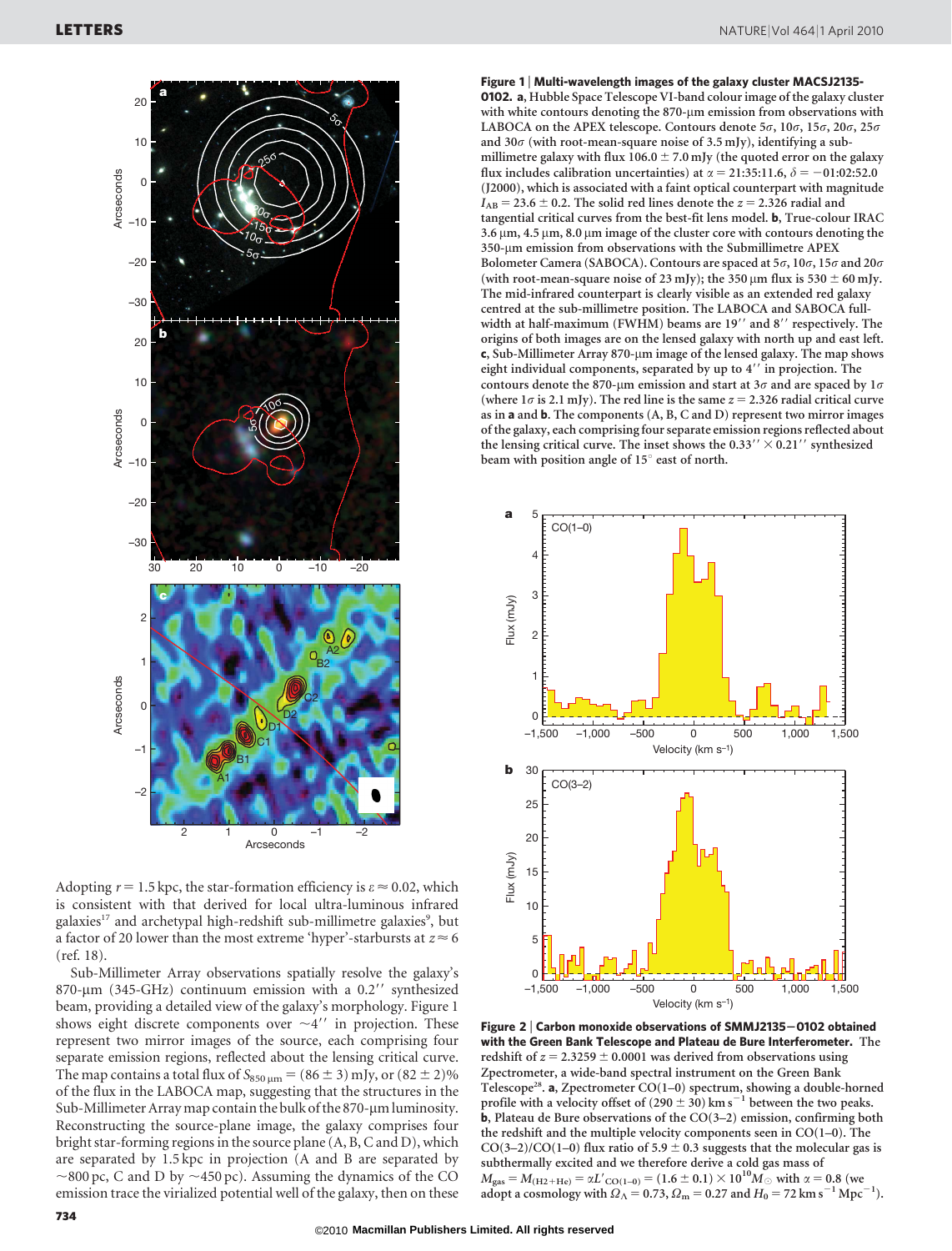

Figure 3 | Spectral energy distribution of the lensed galaxy. To illustrate how the spectral energy distribution of the galaxy compares to local starbursts, we overlaid the spectral energy distributions from M82 (blue dashed line) and Arp220 (red dashed line), both scaled to equal flux at 1.2 mm. The solid black line denotes the best-fit spectrum, a two-component dust model with temperatures fixed at  $T_{\rm d}$  = 30 K and 60 K and a dust emissivity of  $\beta$  = 1.8 in a modified black-body function. We also overlaid the best-fit stellar spectral energy distribution to the optical to mid-infrared photometry (solid blue line) from which we estimate stellar age, extinction, luminosity and mass through population synthesis. The vertical error bars denote root-mean-square uncertainties in the measurements at each wavelength.

scales the dynamical mass of the system is  $M_{\text{dyn}} \approx (4-8) \times 10^{10} M_{\odot}$ , in good agreement with the gas and stellar mass estimates.

For the most highly amplified components (D1 and D2, Fig. 1), the source-plane resolution reaches  $\sim$ 90 parsecs, only slightly larger than the  $\sim$ 60-parsec characteristic size of giant molecular clouds in the Milky Way<sup>19</sup>. This is consistent with the black-body radius  $(R_{bb})$ estimated from the bolometric luminosity and dust temperature via the scaling relation  $L_{\text{bol}}/L_{\odot} = (R_{\text{bb}}/R_{\odot})^2 (T_{\text{d}}/T_{\odot})^4$ , where  $R_{\text{bb}}$  is the physical black-body radius and  $T_{\odot}$  denotes the solar temperature)<sup>20</sup>. Taking  $L_{\text{bol}} = (0.6-1.1) \times 10^{12} L_{\odot}$ , and assuming characteristic dust temperatures of  $T<sub>d</sub>$  = 30–60 K for each of the star-forming regions within SMMJ2135-0102, the predicted sizes are  $R_{\rm bb} \approx 100-300$  pc. This is consistent with those measured on the sky at  $870 \,\mu m$ .

Given that the star-forming regions in  $SMMJ2135-0102$  are similar in size to giant molecular clouds in the Milky Way and Local Group galaxies, it is instructive to see how their luminosities compare. The constant energy density within typical star-forming regions produces a correlation between size and luminosity such that  $L_{260} \propto r^3$ , which appears to hold over a wide range of sizes from 1–100 pc (refs 19–23; Fig. 4). In the star-forming cores within giant molecular clouds, however, the high luminosities from massive stars produce luminosity densities about 100 times higher than the average across the cloud<sup>24</sup>. We therefore plot two lines in Fig. 4 with slope 3 (meaning a constant energy density), one representing the mean luminosity density within giant molecular clouds and the other representing a luminosity density a factor of 100 higher. The starforming regions within  $SMMJ2135-0102$  are about 100 pc across, two orders of magnitude larger than the one parsec seen for dense giant-molecular-cloud cores locally, but as Fig. 4 shows, their luminosities are approximately 100 times higher than expected for typical star-forming regions of comparable size in the low-redshift Universe. This means that the variable is most probably the number of starforming cores, such that a region in SMMJ2135-0102 that has a size of  $\sim$ 100 pc contains  $\sim$ 10<sup>7</sup> one-parsec-sized cores<sup>24–26</sup>. The luminosity (and therefore star-formation) density of the star-forming regions within SMMJ2135-0102 are also similar to those found in the highestdensity regions of the local starburst galaxy Arp220, although they are scaled up by a factor of ten in both size and luminosity<sup>27</sup> (Supplementary Information). Thus, although the energetics of the star-forming



Figure 4 <sup>|</sup> Relation between size and luminosity of star forming regions. Given that the star-forming regions in  $SMM$ ]2135 $-0102$  are similar in size to giant molecular clouds in the Milky Way and local group galaxies, it is instructive to see how the luminosities compare with typical star-forming regions, as well as the dense star-forming cores inside many giant molecular clouds. Black squares denote the size and 260-um luminosities of giant molecular clouds in the Milky Way and the Local Group<sup>19,21–23</sup>, scaled from IRAS. In these comparison samples, we correct the rest-frame 100-µm luminosities to  $260 \mu m$  by fitting a modified black-body to the  $100 \mu m$ luminosity at the known temperature (which is derived from  $L_{60 \mu m}/L_{100 \mu m}$ in each case). Because the peak of a 30-K black-body spectrum lies at  $\sim$ 170 µm, the correction is typically small, with a median  $L_{260 \mu m}$ /  $L_{100\,\mu\mathrm{m}}$  = 1.5  $\pm$  0.4. The lower dashed line shows the  $L_{260}\propto r^3$  relation for constant energy density, a line with slope  $= 3$ . The solid red points denote the sizes and luminosities of the star-forming regions in  $SMM$ [2135-0102 (the vertical errors denote the source-plane root-mean-square, while the horizontal errors denote the error in the source-plane FWHM measured from the range of acceptable lens models). The luminosities of the starforming regions within SMMJ2135 $-0102$  are about 100 times more luminous at a fixed size compared to local giant molecular clouds, so the upper dashed line shows the local fit but offset by a factor of a 100 in luminosity. We also plot the sizes and luminosities of dense cores of galactic giant molecular clouds<sup>24</sup> (open black diamonds), young  $(<3$  Myr) H II regions in Henize 2-10 and M82 (inverted purple triangles), and the two dominant star-forming regions within the local ultra-luminous infrared galaxy Arp220<sup>27</sup> (blue triangles). In these comparison samples, the conversion between sub-millimetre flux and rest-frame 260-µm luminosity is also calculated using a modified black-body fit at known temperature (Supplementary Information).

regions within SMMJ2135-0102 are unlike anything found in the present-day Universe, the relation between their size and luminosity is similar to local, dense giant-molecular-cloud cores, suggesting that the underlying physics of the star-forming processes is similar. These results suggest that the recipes developed to understand star-forming processes in the Milky Way and local galaxies can be used to model the star-formation processes in these high-redshift galaxies.

## Received 20 October 2009; accepted 1 February 2010. Published online 21 March 2010.

- 1. Chapman, S. C. et al. A redshift survey of the submillimeter galaxy population. Astrophys. J. 622, 772–796 (2005).
- 2. Genzel, R. et al. The rapid formation of a large rotating disk galaxy three billion years after the Big Bang. Nature 442, 786–796 (2006).
- 3. Coppin, K. et al. The SCUBA Half Degree Extragalactic Survey-VI. 350-µm mapping of submillimetre galaxies. Mon. Not. R. Astron. Soc. 384, 1597–1610  $(2008)$
- 4. Smail, I. et al. A deep sub-millimeter survey of lensing clusters: a new window on galaxy formation and evolution. Astrophys. J. 490, 5–8 (1997).
- 5. Hughes, D. H. et al. High-redshift star formation in the Hubble Deep Field revealed by a submillimetre-wavelength survey. Nature 394, 241–247 (1998).
- 6. Blain, A. W. et al. Submillimeter galaxies. Phys. Rep. 369, 111–176 (2002).
- Lilly, S. J. et al. The Canada-United Kingdom deep submillimeter survey. II. First identifications, redshifts, and implications for galaxy evolution. Astrophys. J. 518, 641–655 (1999).